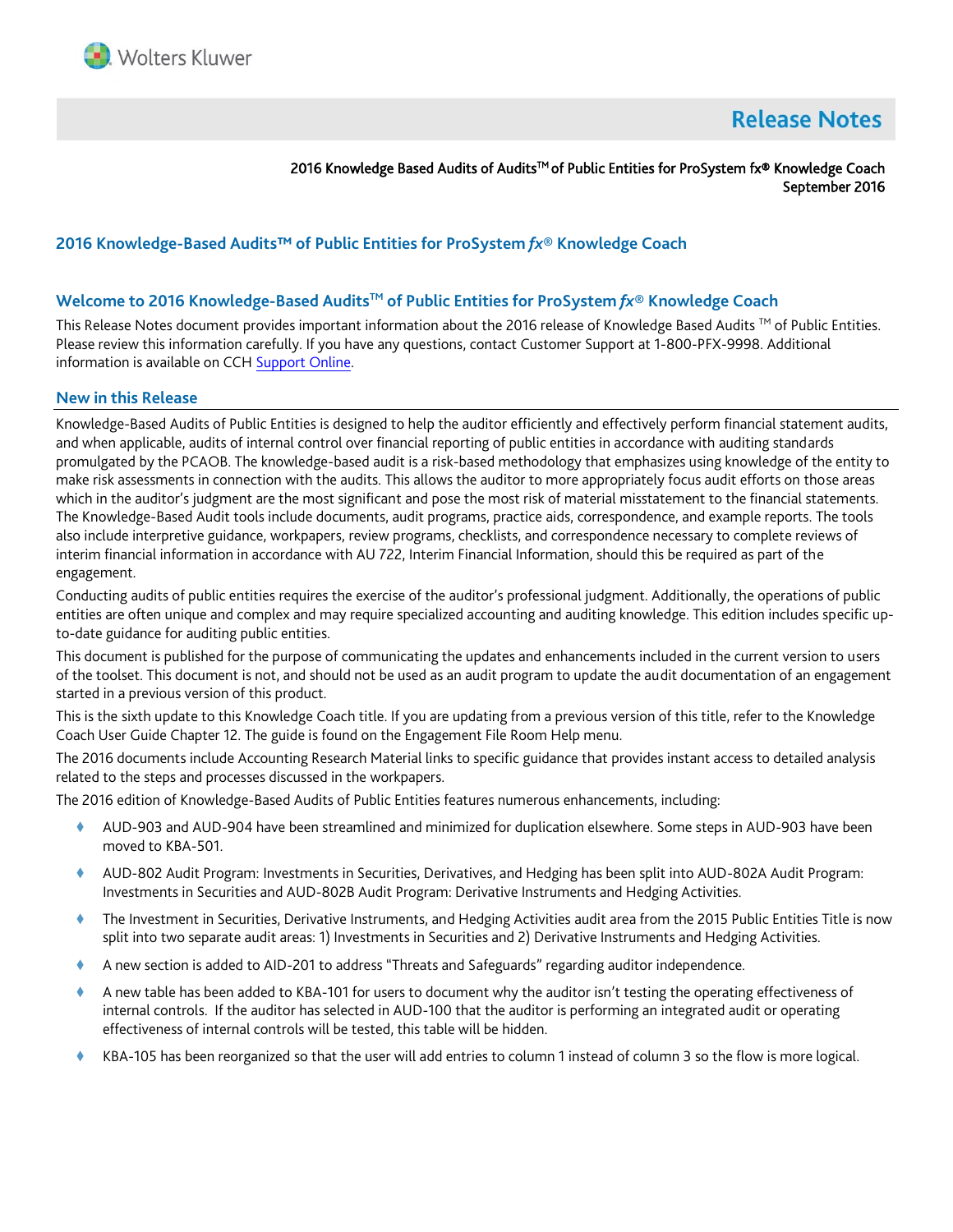- New columns have been added to AID-701 which will allow the user to select whether the assertion is relevant or not. For any assertion marked as not relevant the user will NOT need to complete the planned level of control risk. The selections made in this new column will flow to other areas of the workpaper.
- A comments column has been added to KBA-400 Scoping and Mapping Table and in KBA-502 Assertion Level Risk Table.
- An option for a Not Applicable answer has been added to question 10 of AUD-602.
- A new Not Applicable option has been added in KBA-103 column 15, "If Not a Material Weakness, Is It Important Enough to Merit Attention by Those Charged with Gov.?"
- There are two new documents for the 2016 Public Entities Title:
	- o RPT-0929A Unqualified Opinion: Report in Connection with an Audit Conducted in Accordance with PCAOB Standards and in Accordance with U.S. GAAS
	- o RES-021 Special Considerations in Auditing Financial Instruments

## [Click here](http://support.cch.com/updates/KnowledgeCoach/pdf/guides_tab/2016%20PCAOB%20Entities%20Title%20Overview%20for%20Knowledge%20Coach%20Users.pdf) for the 2016 PCAOB Entities Title Overview for Knowledge Coach Users

In addition, forms and practice aids throughout have been updated to include new examples and tips and, where applicable, to take into account:

New literature, standards, and developments, reflected in the following current audit and accounting guidance:

- PCAOB Auditing Standard No. 18 (AS 18), Related Parties, Amendments to Certain PCAOB Auditing Standards Regarding Significant Unusual Transactions and Other Amendments to PCAOB Auditing Standards.
- Staff Audit Practice Alert No. 12, Matters Related to Auditing Revenue in an Audit of Financial Statements.
- Staff Audit Practice Alert No. 13, Matters Related to the Auditor's Consideration of a Company's Ability to Continue as a Going Concern.
- Staff Audit Practice Alert No. 14, Improper Alteration of Audit Documentation.
- SEC Release No. 34-72087 (May 2014), SEC approval of Amendments to Conform PCAOB Rules and Forms to the Dodd-Frank Act and Make Certain Updates and Clarifications.
- ASU 2016-13, Financial Instruments—Credit Losses (Topic 326): Measurement of Credit Losses on Financial Instruments.
- FASB Accounting Standards Codification as of June 30, 2016.

#### Important Notes

- Make sure to save changes to workpapers before closing the workpaper or the binder to ensure data is correctly updated.
- If your Current Editor Knowledge Coach MS® Word workpapers become read-only or crash, please do the following:
	- o Keep the binder with the affected workpapers open.
	- o Highlight the workpaper in the binder window and go to Tools > Save Knowledge Coach Answers.
- Knowledge Coach cannot be used within the Shared File Room (SFR) feature of Engagement. However, Knowledge Coach workpapers can be shared across team members through check in, check out, workpaper assignment, syncing to the central file room and through peer-to-peer sync in the same way other Engagement workpapers are shared.

#### System Requirements

- This title MUST be used with ProSystem *fx* ® Engagement version 7.5 or higher, ProSystem *fx*® Knowledge Coach version 2.5, and 2016 Financial Statement Base v3 or higher. If you have not installed the ProSystem fx® Engagement 7.5 and Knowledge 2.5, ensure that you do so before using this title. If you are upgrading from ProSystem *fx*® Engagement 7.1 or lower please contact Technical Support at 1-800-PFX-9998 for detailed instructions.
- A minimum of 4GB of RAM is required for optimal performance when opening and navigating through ProSystem *fx*® Knowledge Coach workpapers.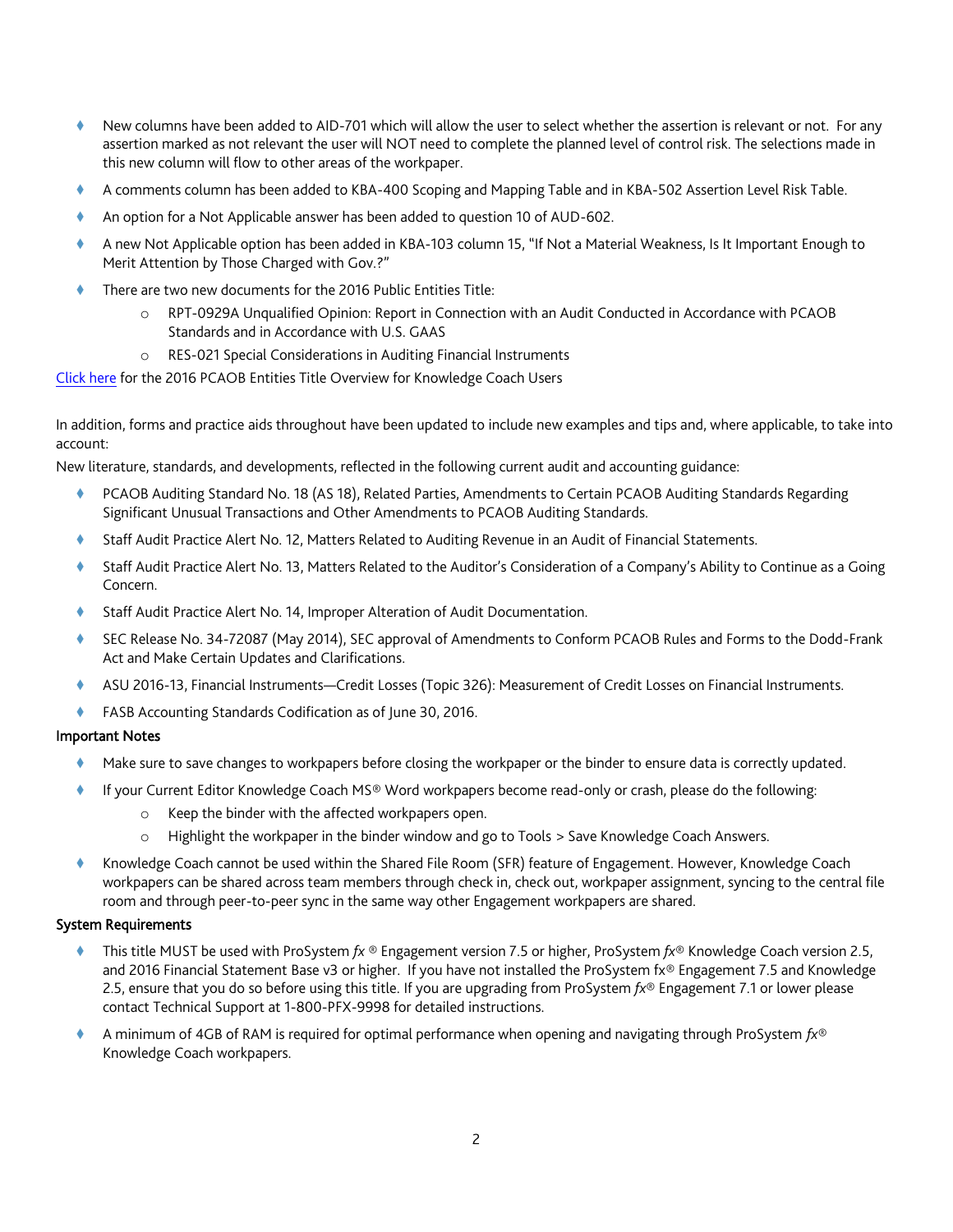## **Download Instructions**

Download the 2016 Knowledge Based Audits of Public Entities from the ProSystem *fx* ®Knowledge Coach Updates section of the ProSystem *fx*® Engagement Support Web site at the following URL[: http://support.cch.com/updates/KnowledgeCoach,](http://support.cch.com/updates/KnowledgeCoach) then select the Knowledge Coach Series and Download file link next to the 2016 Knowledge-Based Audits of Public Entities. On some occasions the content package file (.KCP) will download with the extension changed to .ZIP. If this occurs, please change the extension of the downloaded file to KCP using all capital letters.

You must install the 2016 Financial Statement Base title v3 before installing the 2016 Knowledge Based Audits of Public Entities.

The Financial Statement Base title is also available at the following link:<http://support.cch.com/updates/KnowledgeCoach>

Important: ProSystem *fx*® Engagement version 7.5 or higher and Knowledge Coach version 2.5 must be installed on the computer in order to install this Knowledge Coach title. Additional requirements include Microsoft® Office 2010, Microsoft® Office 2010 Primary Interop Assemblies (PIA) and Visual Studio® 2005 Tools for the Office Second Edition Runtime, Visual Studio® Tools for Office System Runtime version 3.0, and Visual Studio® Tools for the Office System 3.0 Runtime Service Pack 1., Visual Studio® Tools for Office Runtime 4.0 (VSTOR) (32-bit version for 32-bit OS and 64-bit version for 64-bit OS).

The 2016 Knowledge-Based Audits of Public Entities (9/29/16). KCP download is a proprietary file that must be installed from within Engagement. Save this KCP file to a location on your local drive and follow the Installation Instructions included in the Release Bulletin.

#### **Installation Instructions**

Once you have downloaded your Knowledge Coach title, you will need to add it to the list of titles within ProSystem *fx* ® Engagement. The only additional system requirement is approximately 75MB of disk space to store your Knowledge Coach Program content files. Please refer to the ProSystem *fx* ® Engagement with Knowledge Coach Release Notes for any other system requirements.

After downloading the 2016 Knowledge Based Audits of Public Entities, do the following:

- Launch the ProSystem *fx* ® Engagement Workpaper Management application so that the Local File Room is displayed. Select Tools > Knowledge Coach Titles.
- The Knowledge Coach Titles window will be displayed.
- Choose Add Title.
- Browse to the title package file (\*.KCP) that you previously downloaded from the ProSystem *fx* ® Knowledge Coach Support Web site.
- Choose Open.
- The system will display a progress indicator while the title package is added. You will receive a message that the title has been successfully installed once the process is complete.

Note: You can determine this access in the ProSystem *fx*® Engagement Admin module by selecting a staff group and choosing File > Properties > Content "Insert Knowledge Coach workpapers from unreleased titles" option.

To release a title:

- Select one of the Knowledge Coach titles in the list that has been added but is not yet released.
- Choose Release Title. The current date and time will be displayed in the Date released column, and the status will change to "Released."

Note: You must add and assign a Knowledge Coach module as well as the Knowledge Coach title license in the ProSystem *fx* ® Engagement Administrator before using the workpapers.

Important: Once the 2016 Knowledge-Based Audits of the Public Entities titles have been added and released, they will be automatically deployed to other staff members when they login to the "Office" location, or when they synchronize a binder that contains Knowledge Coach workpapers from this title.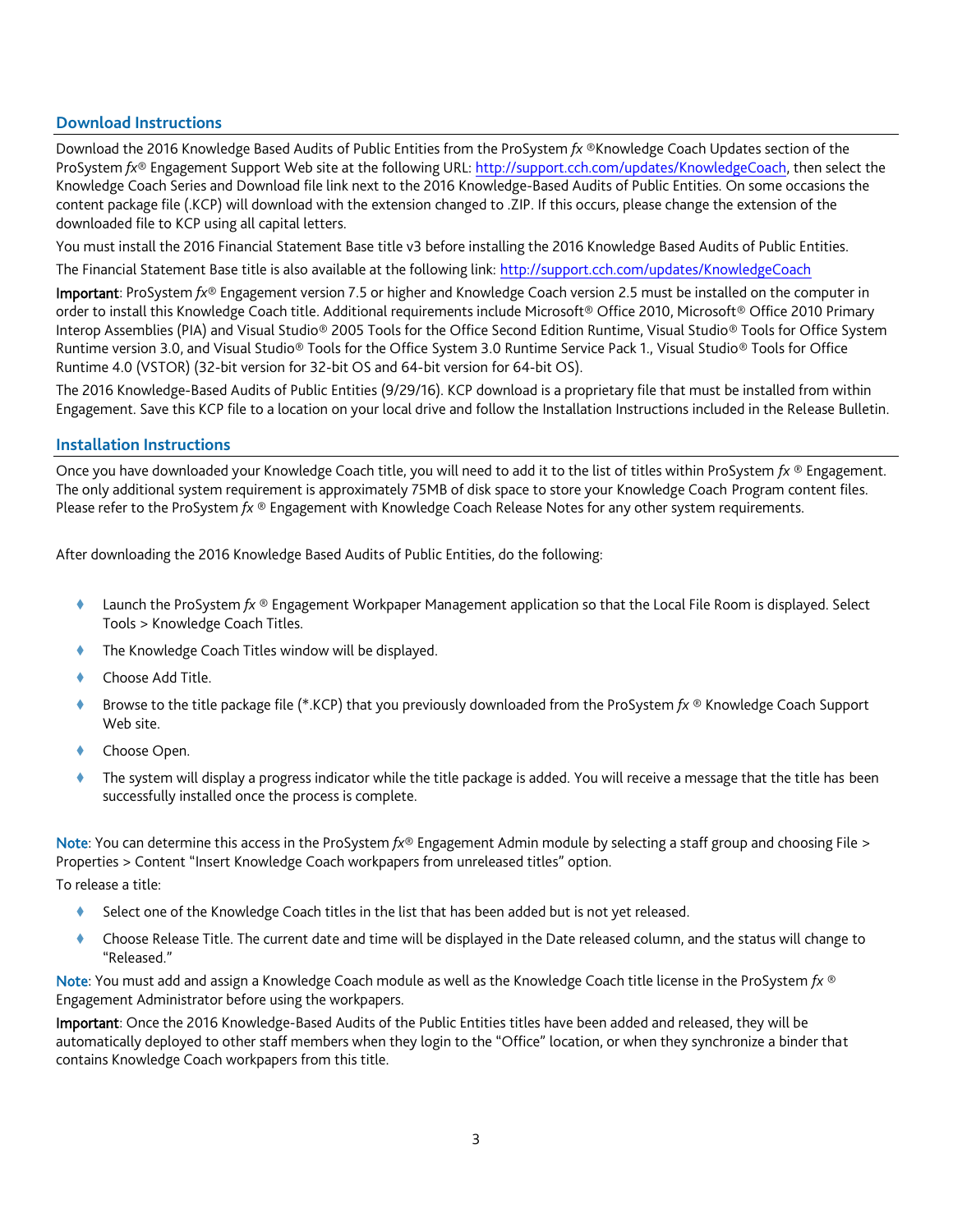#### **Online Permission Key**

Permission key files may be downloaded from our Web site a[t https://prosystemfxsupport.tax.cchgroup.com/permkey/download.aspx](https://prosystemfxsupport.tax.cchgroup.com/permkey/download.aspx)  or when adding or updating the new licenses within ProSystem *fx*® Engagement with Knowledge Coach version 7.5 and higher. After updating the license file in the ProSystem *fx*® Engagement Admin module, licenses need to be assigned to the staff who will use 2016 Knowledge-Based Audits of Public Entities.

If you have not already established a Single Sign-on (SSO) account with Customer Service, we urge you to do so at this time.

#### **Accounting Research Manager**

CCH's Accounting Research Manager ("ARM") is the most comprehensive, up-to-date and objective online database of financial reporting literature. It includes all authoritative and proposed accounting, auditing, and SEC literature, plus independent, expert-written interpretive guidance.

Available on ARM, the Knowledge-Based Audits of Public Entities Guide helps you comply with the most recent professional standards and guidance for the conduct of audits of public entities and to integrate the use of practice aids, tools, and other resources with its guidance. This publication supplements and complements the Knowledge-Based documents that are available in Knowledge Coach.

If you subscribe to an ARM library that includes Public Entity content, you can link directly to source material from Resources within Knowledge Coach documents. These links have been updated to refer to the accounting standards under PCAOB Auditing Standards and FASB Accounting Standards Codifications. Also, if you subscribe to the Knowledge-Based Audits of Public Entities Guide on ARM, you can take advantage of references to the guide material from within the Knowledge Coach documents.

With Accounting Research Manager, you maximize the efficiency of your research time, while enhancing your results. Learn more about our content, our experts, and how you can request your free trial by visiting [http://www.accountingresearchmanager.com.](http://www.accountingresearchmanager.com/) You can also access the Accounting Research Manager Web site by selecting the item in ProSystem *fx* ® Engagement from the Guidance tab on the Shortcuts bar in the Binder window.

## **Using Your Knowledge Coach Content**

To use your Knowledge Coach Workpaper Templates, open a binder in ProSystem *fx*® Engagement, select the workpaper tab into which you would like to insert the workpaper, and select New Knowledge Coach Workpaper from the toolbar or File menu. The New Knowledge Coach Workpaper dialog appears (Figure 1).

Select the New Knowledge Coach Title with the content you would like to use. You can only select titles you have installed. The information displayed changes to reflect the workpaper organization available for the selected title. Select the Knowledge Coach Workpaper Templates to insert into your binder and click OK. The Selected Workpaper Properties dialog appears. Each workpaper name is automatically loaded into the Name field. Add a workpaper index in the Index field and make any Name modifications you desire. You can also modify the tab location or the roll forward settings for each workpaper. Then click OK. The integrated Knowledge Coach workpaper is now inserted into your engagement binder. For more information on how to use Knowledge Coach workpapers in your binder, see the Knowledge Coach User Guide.

| New Knowledge Coach Workpaper                                                                                                                                                                                                                                                                                                                                                                                                                                                                                                                                      |                                                                                                             |
|--------------------------------------------------------------------------------------------------------------------------------------------------------------------------------------------------------------------------------------------------------------------------------------------------------------------------------------------------------------------------------------------------------------------------------------------------------------------------------------------------------------------------------------------------------------------|-------------------------------------------------------------------------------------------------------------|
| Industry: 2016 KBA PCAOB                                                                                                                                                                                                                                                                                                                                                                                                                                                                                                                                           | +ä<br>-1<br>$\checkmark$                                                                                    |
| Add Independent Workpapers without Foundation Workpapers<br>000-Resources<br>$+$<br>÷<br>100-The Communications Hub<br>200-Pre-Engagement Procedures<br>Ė<br>300-Risk Assessment-Understanding the Entity & Environment<br>Ė<br>400-Risk Assessment-Design of Internal Controls<br>Ė<br>Ė<br>500-Assessing Risk of Material Misstatement<br>Ė<br>600-Audit Procedures-Response to Assessed Risks<br>700-Audit Procedures-Tests of Internal Controls<br>Ė<br>Ė<br>800-Audit Procedures-Substantive Tests<br>÷.<br>900-Evaluating, Concluding & Reporting Procedures | Details of selected workpaper<br>Highlight a workpaper or select<br>a workpaper check box to see<br>details |
| OK                                                                                                                                                                                                                                                                                                                                                                                                                                                                                                                                                                 | <b>Help</b><br>Cancel                                                                                       |

#### Figure 1 - New Knowledge Coach Workpaper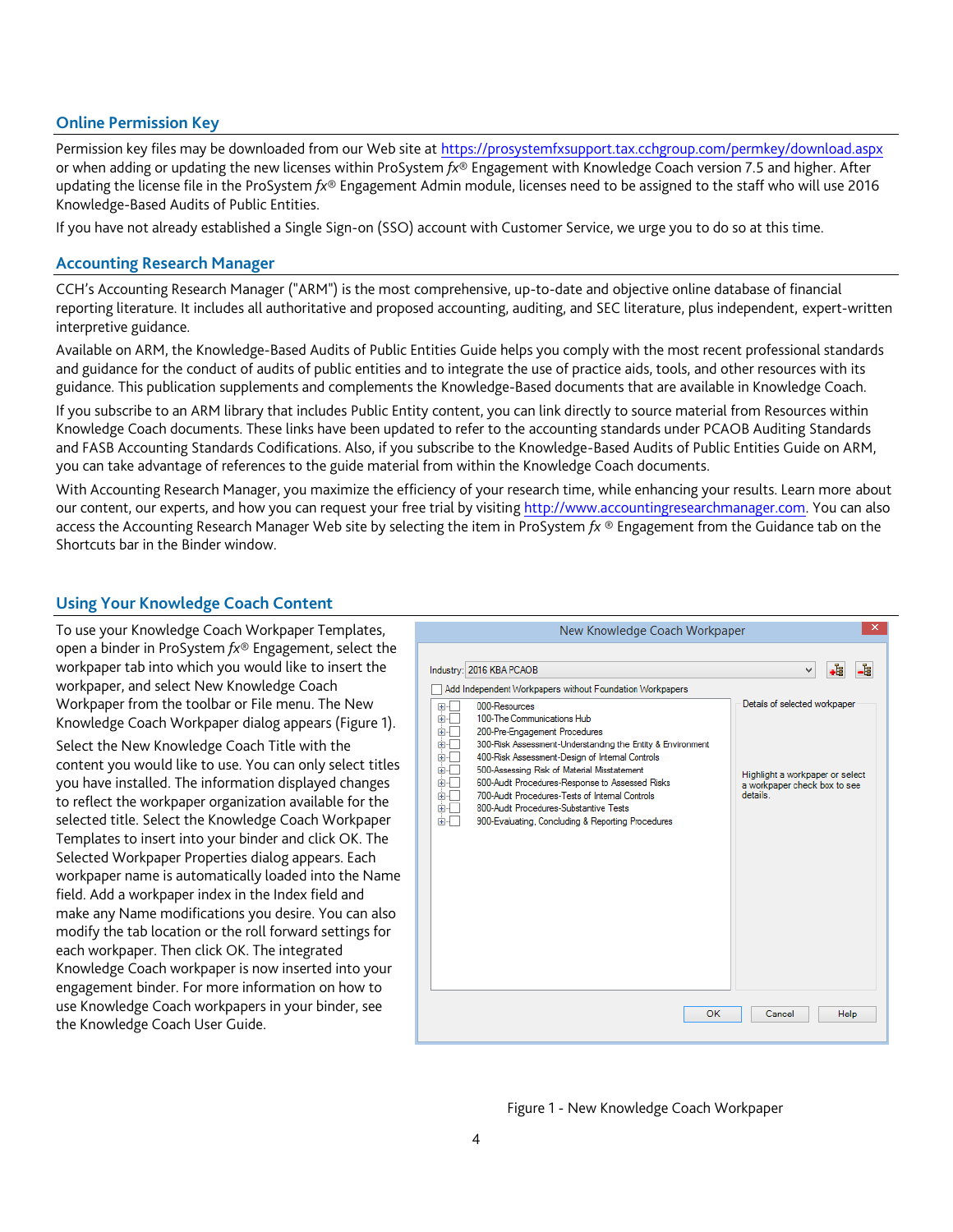# **Additional Information on Knowledge Coach and the KBA Methodology**

Knowledge-Based Audit (KBA) Methodology - Allows the results of one set of procedures to become the input for the next. The key components of the KBA methodology include:

- An Overview that guides auditors through the methodology;
- Knowledge-Based Audit documents, integral to the risk assessment and overall audit processes, which contain steps and procedures required by PCAOB auditing standards;
- Customizable Audit Programs that take auditors through related steps and procedures;
- Practice Aids to help auditors complete steps or processes outlined in the Knowledge-Based Audit documents and Audit Programs;
- Auditor's Reports that provide a variety of sample auditor's opinions on audited financial statements; and
- Correspondence documents that provide sample letters to be used to comply with PCAOB auditing standards and in many other common situations.
- The PCAOB Risk Assessment Standards The practice aids and tools in the 2016 Knowledge-Based Audits of Public Entities are designed around the PCAOB's risk assessment to assist auditors of public entities by:
	- Facilitating compliance with PCAOB auditing standards;
	- Encouraging more effective audits through tailored audit programs and comprehensive practice aids;
	- Helping auditors to focus on and respond to identified audit risks; and
	- Enhancing audit documentation.

#### ProSystem fx® Knowledge Coach

- ProSystem fx® Knowledge Coach functionality allows auditors/accountants to use the Knowledge-Based-Audit methodology more efficiently by eliminating the need for duplicate entry of the same information, tailoring audit documentation to each particular engagement, and documenting the link between risks identified and procedures performed. AUD-100 Tailoring Question Workpaper is a document in Knowledge Coach that presents engagement-level questions designed to aid in tailoring the engagement documentation to fit each client. Completing the questions helps the auditor avoid duplication and unnecessary workpapers.
- Before you begin your audit, please review the guidance in AUD-101 Overall Audit Program. This workpaper is intended to be your road map through a Knowledge-Based Audit methodology. You should start your audit with AUD-100 Tailoring Question Workpaper and AUD-101 Overall Audit Program.
- Risks can be captured via the Risk Summary task pane from any Knowledge Coach workpaper by the current editor of KBA-502 Summary of Risk Assessments. This allows the user to continuously assess risks during the engagement. Several workpapers prompt the consideration of the presence of risks, but the Risk Summary task pane must be used to document those risks. All documented risks flow to the Risk Summary. To ensure risks show in findings tables, make sure to check the "workpaper identified in" field of the Risk pane.
- Information Flow helps cut down on the time spent duplicating information across forms. In addition, the flow of consistent information ensures that information and updates to information are not missed between workpapers. Drill-down functionality helps the user navigate quickly to the source of the information, aiding in the review of the audit file.
- Diagnostics help keep track of unresolved issues like unanswered questions, incomplete risks, program steps not linked to risks or relevant assertions, missing workpaper, and more.
- Links to Accounting Research Manager (ARM)-If you subscribe to an ARM library that includes audit content, you can link directly to source material from Resources within Knowledge Coach workpapers. These links have been updated to reference to the accounting standards under the FASB Accounting Standards Codifications and the auditing standards issued by the AICPA.